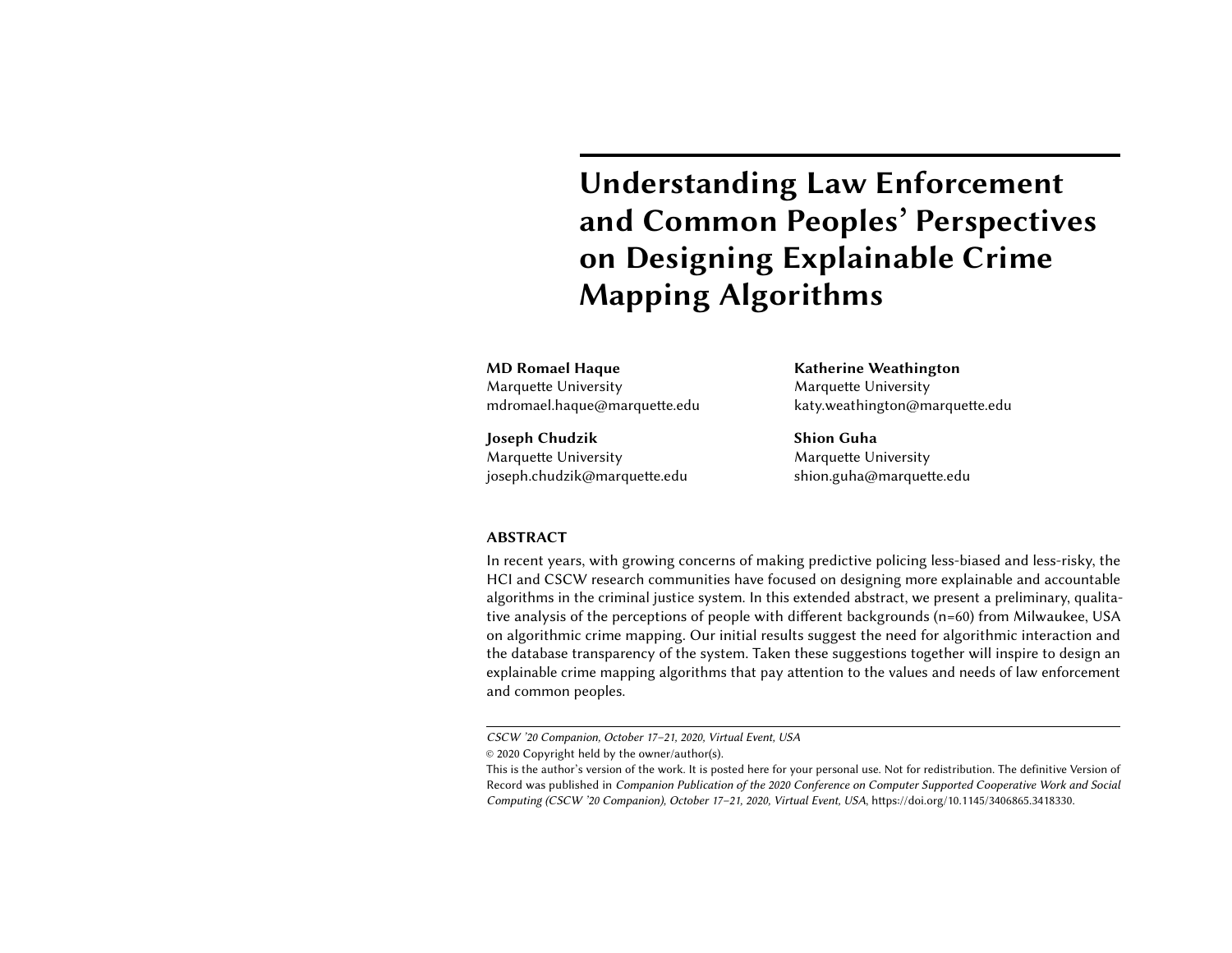| Demographic      |                         |       |
|------------------|-------------------------|-------|
| Criteria         | Participant Description | count |
| Gender           | Male                    | 23    |
|                  | Female                  | 36    |
|                  | Transgender Male        | 1     |
| Age Range        |                         |       |
| (in Years)       | $18 - 21$               | 29    |
|                  | $22 - 30$               | 20    |
|                  | $31 - 40$               | 4     |
|                  | $40+$                   | 7     |
| <b>Education</b> | High School             |       |
|                  | Diploma or GED          | 2     |
|                  | Undergraduate           |       |
|                  | (Enrolled)              | 32    |
|                  | <b>Bachelors</b>        | 20    |
|                  | Masters                 | 5     |
|                  | Doctorate               | 1     |
| Job Type         | Full-Time               | 17    |
|                  | Part-Time               | 14    |
|                  | Unemployed              | 4     |
|                  | Self Employed           | 3     |
|                  | Student                 | 21    |
|                  | Retired                 | 1     |

Table 1: An overview of the participants' (n=60) demographics

### INTRODUCTION

Today, predictive policing is getting significant attention in the fields of criminal justice and computer science. Among the several approaches to predictive policing, police departments are now analyzing crime through crime mapping algorithm, a process that aims to uncover high-density crime areas or hotspots [\[7\]](#page-4-0) for resource allocation purpose. [\[7,](#page-4-0) [8\]](#page-4-1). As police adopt data-driven strategies, they have to deal with the social criticisms such as limitations and strengths of algorithmic crime mapping's knowledge claims [\[16\]](#page-4-2). Recently the HCI and CSCW community has shown great interest in these open issues in order to address the social criticisms against police [\[5,](#page-4-3) [15,](#page-4-4) [16\]](#page-4-2).

In this extended abstract, we present an initial qualitative analysis of a work-in-progress project where we built an application that helps us study human interaction with a crime mapping algorithm. We have recruited 60 participants in total from diverse such as non-technical, technical, and law enforcement backgrounds. Our primary analysis suggests how people from different backgrounds can contribute to making the model better through their respective technical and professional abilities.

### BACKGROUND

Algorithmic crime mapping is the usage of modern information processing technology to combine GIS data, digital maps, and crime data to facilitate the understanding of the spreading of crime [\[17\]](#page-4-5). It enables law enforcement agencies to analyze and correlate data sources to create a detailed snapshot of crime incidents and related factors within a community or other geographical area [\[17\]](#page-4-5). It has already been applied to different crime types, including drug incidents [\[13\]](#page-4-6), environmental crimes [\[3\]](#page-4-7), burglary [\[3\]](#page-4-7), gang violence [\[10\]](#page-4-8), burglary repeat victimisation [\[9\]](#page-4-9), residential burglaries [\[11\]](#page-4-10) etc.

However, in terms of interacting with a predictive algorithm, there is a distinct gap between streetlevel bureaucrats[\[1\]](#page-4-11) (law enforcement agents [LEA]), people with a technical background (crime analysts) who usually build that model and policymakers who decide how the outcome will be used [\[1,](#page-4-11) [8\]](#page-4-1). Data-driven systems work off with data from police reports and tips that might not be uniform or reliable at all times. Even though law enforcement agents might know how to address those issues because of the gap between them and the crime analysts while building and interacting with the algorithm, it can't be accounted for. So, it is very important to know the perception of people with different backgrounds while interacting with such a predictive model and extract the information from it on how they can contribute to the system through experience and technical abilities.

## METHOD

We conducted an IRB-approved study in the city of Milwaukee, Wisconsin, USA. In total 60 participants were recruited for our study in 3 months. Our first category of participants, group 1 ( $n_1$  = 39 has no technical background in crime-mapping algorithms and are not from LEA background. Our second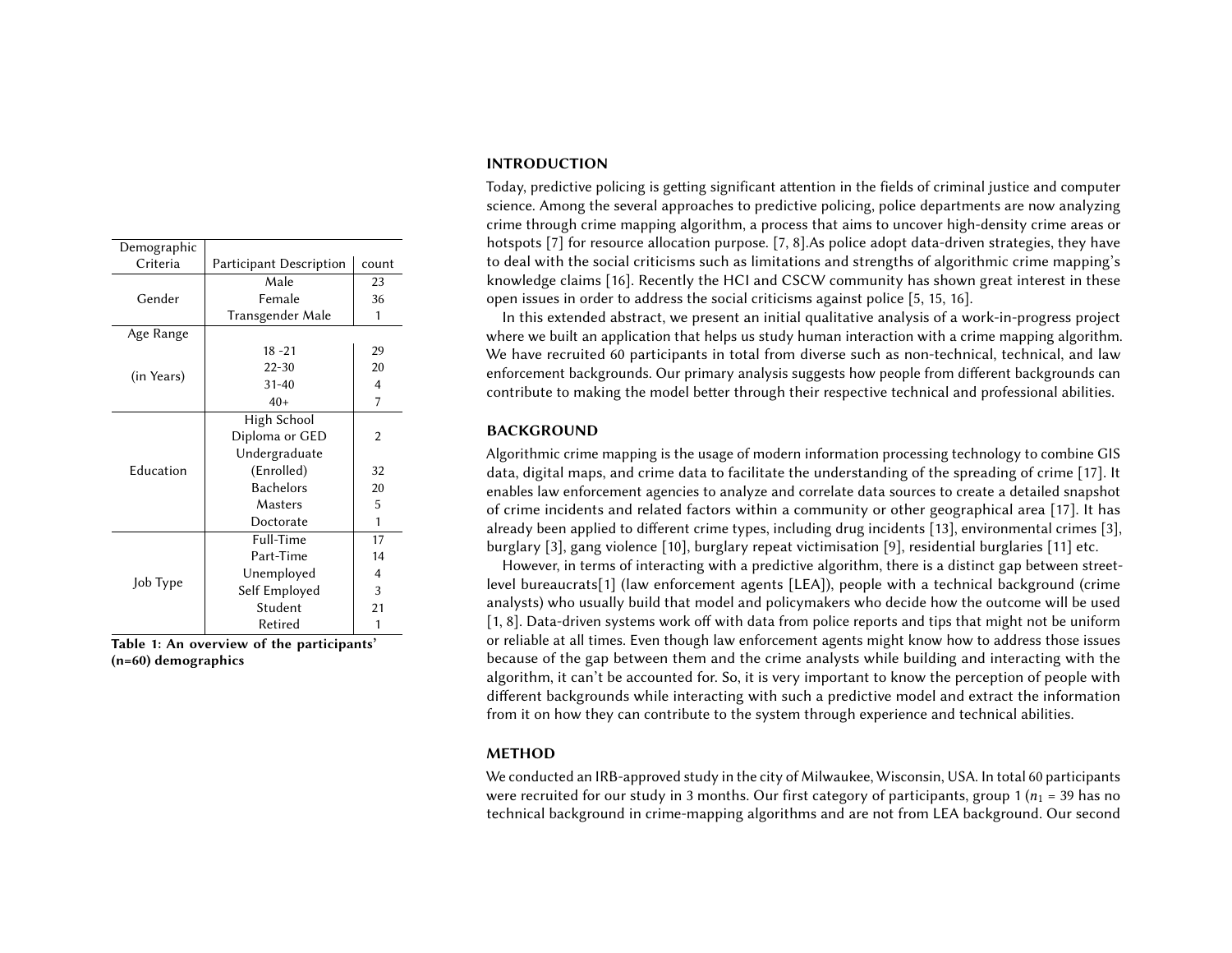ing collected. So not necessarily the algorithm itself, but what kind of data and how that data was generated is more important. ... I: So you you feel the data is more important than the model? Or then the math behind it, per se? Right? ... P18: Yeah, definitely... the integrity of the data is the most important thing." - Conversation between P18 (non-technical) Interviewer

or incidents in crime events, the type of event that is being reported, the number of them, but I think it's also important to know, not just how that the event is being reported, but the actual outcome of it. So, you know, someone may report a robbery, but it's not actually a robbery, but it could be coded as a robbery as an initial call. So I think it's really important to make sure that there is attention to the classification of an event and making sure that it was what it was actually founded or found to be, as opposed to how it was reported." -P61, LEA

category of participants, group 2 ( $n_2 = 14$ ) are knowledgeable in overall programming and algorithmic "Mostly how the data is be-  $\blacksquare$  analysis. Our third and final category, group 3 ( $n_3 = 7$ ) are from law enforcement and criminal justice background. Detailed demographics of the participants have been presented in table 1. Our goal of separating participants into three different groups was to analyze the ability to interact and interpret crime analysis methods, specifically KDE through their different uses and needs for the algorithm, as KDE is one of the most popular techniques in terms of precision and prediction [\[4\]](#page-4-12) and has been used in various commercial software such as [\[14\]](#page-4-13). This paper focuses on the qualitative part of the study that we collected from the participants through semi-structured interviews after they finished a controlled experiment interacting with a crime mapping algorithm.These data were then analyzed using thematic analysis [\[2\]](#page-4-14). After several iterations of coding, the first author identified patterns and converged them into initial appropriate themes by taking all authors' suggestions together.

### INITIAL RESULTS & DISCUSSION

From our preliminary analysis, we have found distinct patterns of perceptions regarding the explainable requirement of algorithmic crime mapping depending on their background.

# Concerns about the data collection & management "I think the number of crimes

Tensions around the database that's being fed to the crime mapping model is two-fold. First, people are concerned about their privacy. As applications such as this are used primarily by LEA, crime mapping tools are available to the general public [\[6\]](#page-4-15), or individuals not associated with law enforcement, and may be used for their personal benefit [\[12\]](#page-4-16) and research for various purposes such as buying a house, calculating how safe a particular neighborhood may be for business or even daily commute, etc. This leads to the belief that the infrastructural values of a particular neighborhood is being related to the crime map. People with no technical background (Group 1) showed little desire to learn how the algorithm operates rather expressed their concerns about how this data has been collected and what type of data has been fed into the crime mapping algorithm e.g. the conversation with P18. Sometimes, people do not fully understand the database which allows the individual to lose trust in it. They think the whole process has been kept vague, creating concern for their privacy. Thus, the explanation might release the public frustration around this hidden methodology.

Second, knowing what data is being fed to the system to particular professionals such as people with law enforcement backgrounds might help greatly in terms of interpretability and accuracy by providing their feedback into the system. From the interview with several LEAs, we learned that the LEAs have very little knowledge about how the data is collected and processed. P61 gave insight to some of the data being entered and explained how sometimes information can be coded wrongly in the reports when the officer meant something else. So to them, it is very important to understand how this coded data has been fed into the system and whether or not the algorithm can decipher it.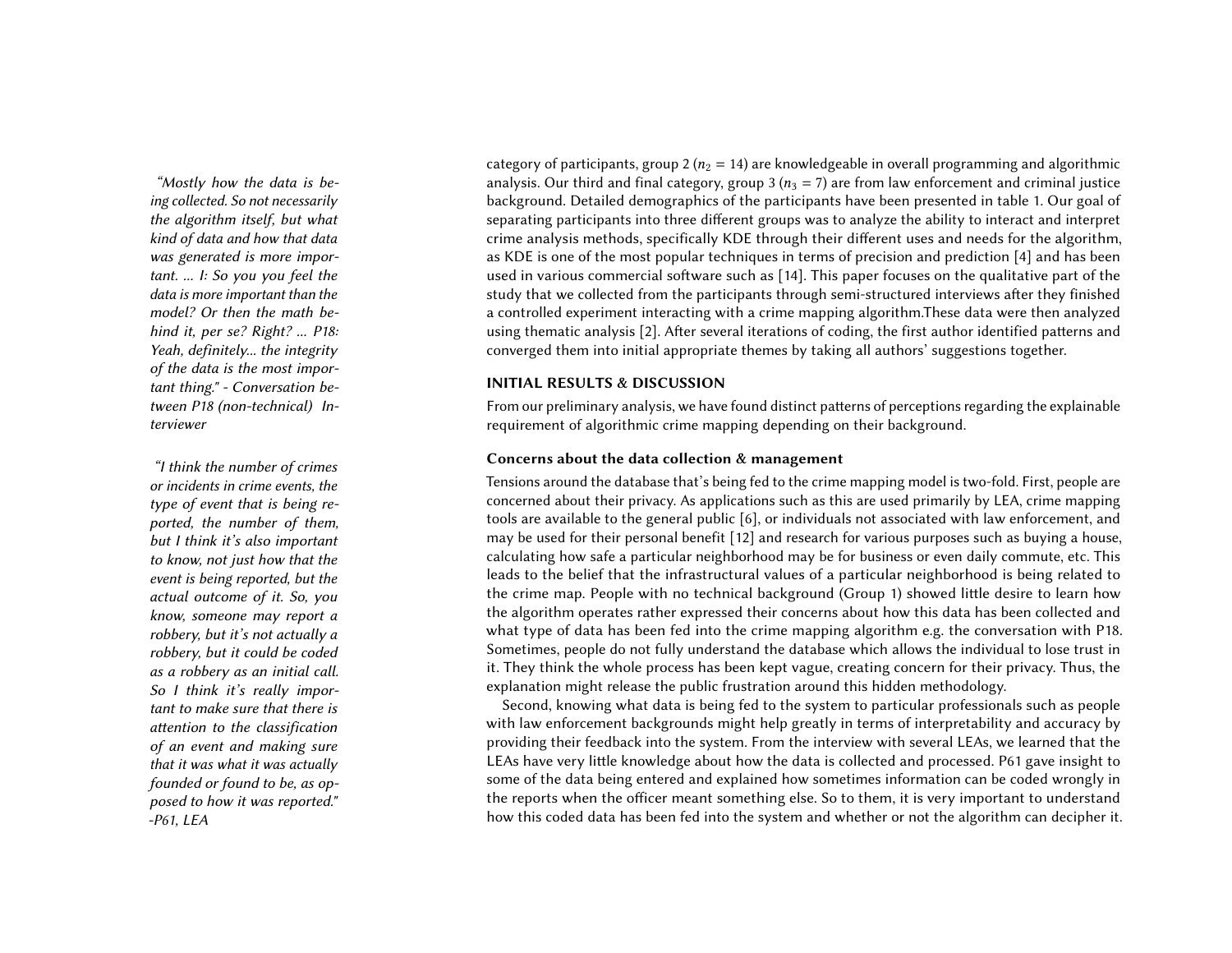making process as to where I'm going to spend more of my time researching crimes in this area versus another. ... Why are we seeing such a high increase in crime in gangs? Is it because it's a border for two districts? Is it because we're not allocating enough resources to that area and it's allowing crime to thrive? Is it the socioeconomic background of the citizens that reside there? What is the real root cause? " -P60, LEA

to interpret, you know, the information that you receive from the analysis. Simply giving numbers or, I've experienced this previously, names of people with no context, no interpretation, Is that helpful? So, you know, going beyond just simply mining the data and giving raw numbers, put some interpretation that goes along with that is helpful." -P53, LEA

### Values & needs for interactive crime-mapping algorithms

With the growing concern of false alarms and becoming inefficient day by day, LEAs want to be able to explain to themselves how this algorithm works. Many LEAs spoke about how crimes are "It influences my decision- connected. There may be an entry in the system about one specific crime but that can be linked with another. If a crime happens in a specific area, there could be a different follow-up crime in that same area. A certain crime may be reported in order to observe a specific crime itself, but that area could potentially be prone to other types of a similar crime. This is where LEAs felt like the system greatly lagged behind. As the system is static and there is no feedback loop in place (and not to mention the LEAs have very limited to no understanding of the system), the system's path to efficiency is greatly hindered. From the LEA perspective, it is very clear that they want to know a basic understanding of the algorithm LEAs think that information coupled with just the knowledge of the officer who is familiar with the area might be very effective in deployment. P60 explained how knowing some of the facts behind the algorithm would be very useful in planning and decision making.

While interviewing the LEA participants, they also provided some key examples of how the system can be improved. Some of the concerns, thoughts, values, and needs of a crime mapping algorithm are the necessity of a feedback loop, key information for interpretation of the analysis, explainability of the algorithm so that LEA can understand, and an algorithm that has been built beyond mining numbers and statistics. It is not expected that LEAs with no technical background will understand all the technicalities of an algorithm, but from their interviews for example from the quote of P53, it is very clear that LEAs just want to know few important key aspects so that they can relate that "It's important to know how information with their field experience, ultimately making the algorithm more efficient. But of course, making the algorithm more efficient doesn't mean necessarily it is less-biased. Future research needs to be done on how to incorporate their professional abilities in improving both.

### **CONCLUSION**

In this extended abstract, we present initial results from a larger work-in-progress that suggest gaps in building an explainable crime mapping algorithm which has both the need for transparency and self-improvement by having the feedback from the domain experts. In our study, we did build an application where the stakeholders can interact with crime mapping. We thoroughly recorded their interaction and interpretation of the system. by analyzing all of these data, our research might be able to suggest more gaps and needs that are required in creating more efficient and less-bias algorithm.

### Acknowledgement

This research is funded by a National Science Foundation CRII Award (#1850517).